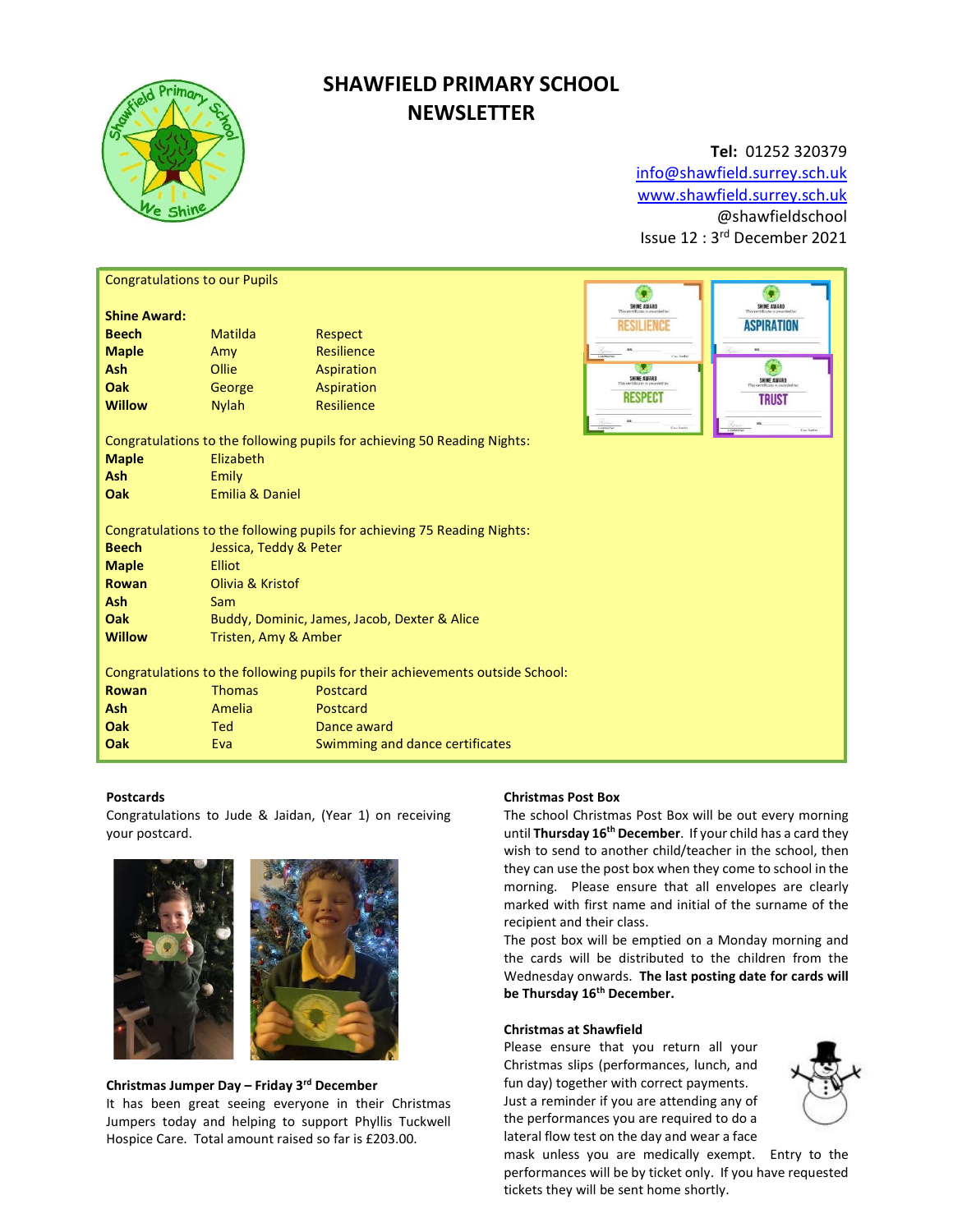# Poppy Appeal – Thank You!

Thank you everyone who brough poppies from the school and help raise £156.90 for the Royal British Legion Poppy Appeal 2021.

## Donation Request

Our Year R class is in need of any spare tights and skirts (age 4-5). If you have any spare you please drop them into the office.

## Open Mornings/Afternoons

We have now added some further dates to book on for our open mornings/afternoons for parents whose children are due to start primary school in September 2022.

These visits give prospective parents the opportunity to have a tour of all the classrooms and an informal talk from myself about Shawfield.

| Tuesday 7 <sup>th</sup> December       | 4:30 <sub>pm</sub> |
|----------------------------------------|--------------------|
| Thursday 9 <sup>th</sup> December      | 4:30pm             |
| Thursday 6 <sup>th</sup> January 2022  | $10am*$            |
| Thursday 13th January 2022             | $10am*$            |
| Thursday 13 <sup>th</sup> January 2022 | $2pm*$             |

## \*subject to change

If you or you have any family or friends who have children due to start school next year and would be interested in viewing the school, please contact the school office on 01252 320379 to book one of the dates above. To apply for a school place please visit surreycc.gov.uk/admissions or call 0300 200 1004. The closing date to apply is  $15<sup>th</sup>$ January 2022.

# Winter is Here …

With the weather now definitely getting colder, and the nights drawing in, may I remind you to ensure that your child brings in a warm, weather-proof coat as they will be doing their daily mile and we would like them to be visible, especially if travelling home alone or with friends after school.

May I also take the opportunity to remind parents that children must have their PE kits at school as sometimes the timetable changes and they may have an impromptu PE lesson.

Date for your Diaries - Parent Forum - 24<sup>th</sup> January Our next Parent Forum will take place on Monday 24<sup>th</sup> January 2022 at 7pm.

The Parent Forum is an ideal way for you to work with the school leadership team to share with you our ideas and developments and to gain your thoughts before we move forward. It is a very powerful forum to enable change.

Please look out for further details at the beginning of January.

# School Lunches

With effect from the  $4<sup>th</sup>$  January the cost of a school lunch will be increasing to £2.40 a day.

#### Morrisons Good to Grow Scheme Vouchers

The school has registered to accept the Morrisons Good to Grow Scheme Vouchers and we would love it if you could support us.

For every £10 you spend (in store or online) at Morrisons, you'll get a Grow Token to help Shawfield get everything we need to get growing. Download the MyMorrisons app today to start collecting Grow Tokens and choose Shawfield as the school you would like to donate them to. We will be able to exchange their Grow Tokens for FREE gardening equipment to help get children growing.

# Lunch Menu

Please find attached the Autumn/Winter lunch menu which take us up to Easter for the week commencing 6<sup>th</sup> December (Week 3).

#### Confirmed INSET Dates 2021-2022

We are pleased to announce the remaining INSET dates for this academic year:

Monday 21<sup>st</sup> February 2022 Friday 22nd July 2022

Yours sincerely,

Narar

Mr Stephen Corcoran Headteacher

Coming Home today ….

#### CM Sports After School Club Flyers

Please find attached the CM Sports After School Club flyers for next year. Please book direct with CM Sports.

#### MacKenzie Smith Colouring Competition

Our local estate agents are again holding their annual colouring competition and we will be sending home an A3 colouring sheet with your child(ren) early next week for them to colour and enter.

Pictures are displayed in their window in the lead up to Christmas with a £50 Amazon gift voucher for the overall winner.

Please drop your pictures off at the Mackenzie Smith offices in the village by no later than Friday 17<sup>th</sup> December.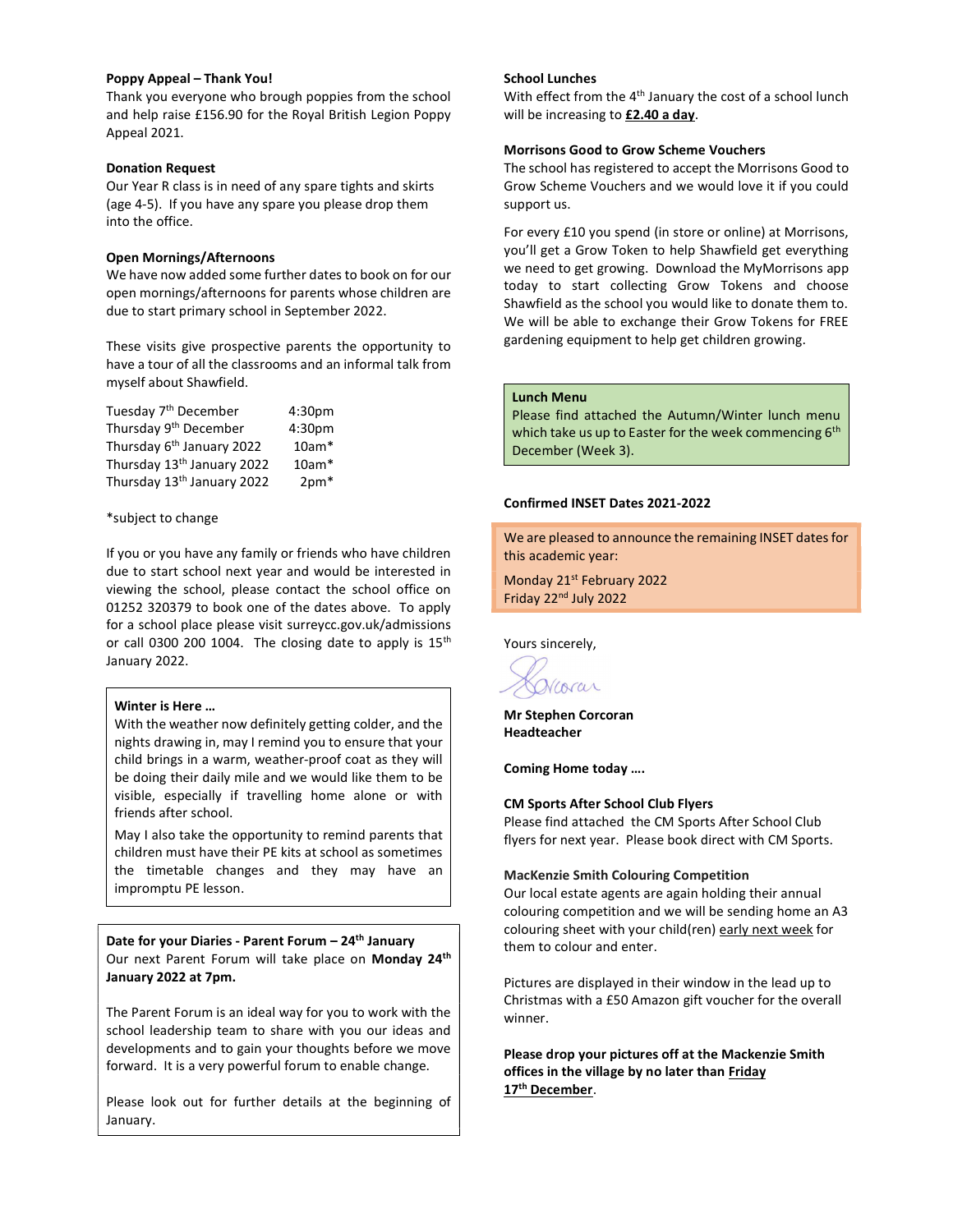# SSA News

## Christmas Links

Thank you to everyone who has so far taken part in a Christmas links competition. If you haven't yet purchase yours or please return yours to school this week as we need to link them together and hang them! You can also buy more via the School Office. This competition is



sponsored by Bridges which means 100% of the money raised goes directly to our fundraising for the school library. Our three lucky winners will win gift vouchers and a toy.

Thank you everyone for your support so far as you can see we have had an amazing response!

## Christmas Fantasia

Thank you to everyone that supported us on Saturday. We collected an amazing £166.77 for our school charity. We also trialed our first card machine transaction which worked brilliantly, thank you to Graham for that!.



Thank you to Emily, Lisa, Lou, Penny & Sarah for helping me set up and run the stall on the day and for all that helped with the pre-planning before. Whilst not everyone can give their time on a specific day, having the support and sharing ideas is a great help so thank you to everyone who attends our SSA meetings. If you have not attended one before please look for future notifications!

# Community News

#### Behaviour Helpline

Mindworks has a new Helpline for family's struggling with their children's behaviour / difficulties which could be related to a neurodevelopmental need, such as ASD/ADHD.

The out-of-hours phone line provides advice to parents and carers and runs from 5pm until 11pm, seven days a week, 365 days a year. More details can be found at:

https://www.mindworks-surrey.org/ourservices/neurodevelopmental-services/out-hours-adviceline

#### Ash Manor – Exam Invigilator Vacancies

Ash Manor School is looking for exam invigilators. Work is available for approximately 12 weeks a year for internal and external exams; very flexible within those periods.

For further information, please contact Sue Green on 01252 353900, or please look on the Ash Manor website under "Vacancies".